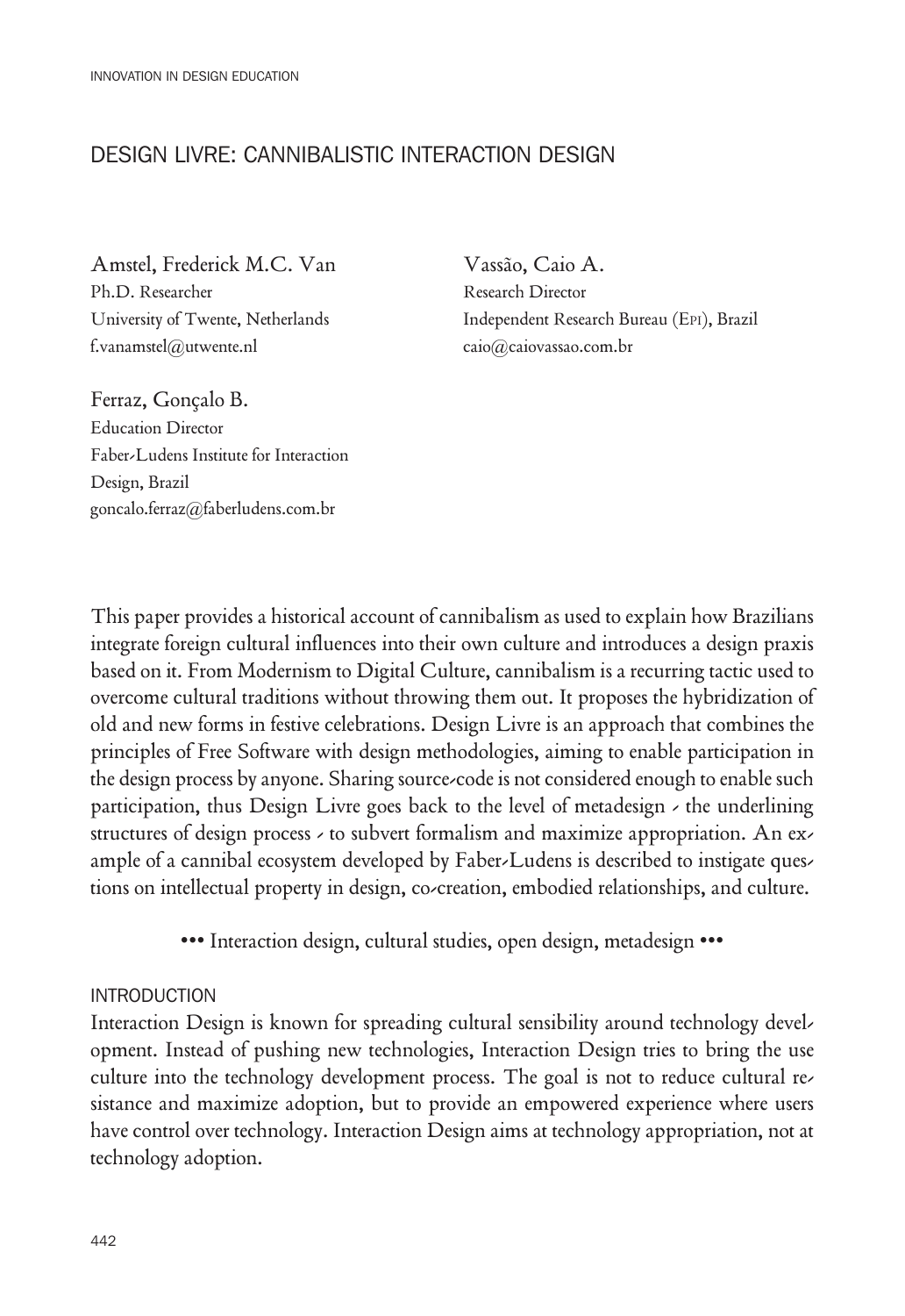This essay reports on a collective experience of appropriating Interaction Design itself into technology development in Brazil. Based on their enrollment at Faber-Ludens Institute for Interaction Design, the authors reflect on the practice of cannibalism, which is a common aspect used to understand the particularities of Brazilian cultures. The metaphor is brought back once again to sketch the foundations for an authentic Brazilian Interaction Design praxis, which is being called by now Design Livre.

#### BRAZILIAn MODeRnIsM

To understand cultural practices, it's paramount to look at their historical origins. Any reasonable history of culture should go beyond facts, looking on how facts are produced – described, translated, distorted – by culture (Latour, 1979). It's still debated if cannibalism ever happened among Brazilian aborigines in the way Hans Staden (1999) reported, but Brazilians have retold that story whenever they wanted to repel colonization.

Brazil officially broke up colonization from Portugal in 1822, but the cultural influence from European metropolis continued setting the stage for urban life long after that. It took a while to overcome the colonialist practice of exporting raw materials and importing manufactured goods, a trade logic which also reflected on other relationships like language, ideas, and behaviors.

In a effort to overcome this logic, after independence, Brazilian intellectuals tried to construct an distinct Brazilian identity, using the image of native peoples as a source of authenticity. Aboriginal Brazilians were depicted by romanticists like José de Alencar as a peaceful and humble, capable of being grateful for the civilized lifestyle imposed on them. The ancestral European morality was reinterpreted into natural behavior through the image of the good savage, and the native peoples were seen as manifesting it in a pure form.

During the xIx century, Brazil received massive immigration originated from places other than Portugal and Africa. This movement increased the diversity of cultural influences, later explored by Brazilian financial elite whose progeny decided not to follow the traditional path of studying abroad in Lisbon, but in more cosmopolitan metropolis like Paris and London. They came back full of ideas on how to open Brazilian culture to the world, both in economic and artistic terms, but faced an unfavorable political environment. Critics didn't receive very well those avant-garde ideas. Those artists claimed that Brazil didn't need to wait for novelties to come from Europe, but could develop it by itself. The Modern Art Week, in 1922, was the epitome that united these artists under the rubric of Modernism, an international movement that acquired a very different flavor in Brazil.

Brazilian Modernism didn't declare war against all forms of tradition. Instead, it proposed the coexistence of multiple temporalities: the old together with the new. Martín-Barbero (2002) observes that modernity images that came from abroad were used to push forward the national project, which concentrated more on being a competitive player in the global market rather than having efficient governance or an egalitarian society. Slavery, consid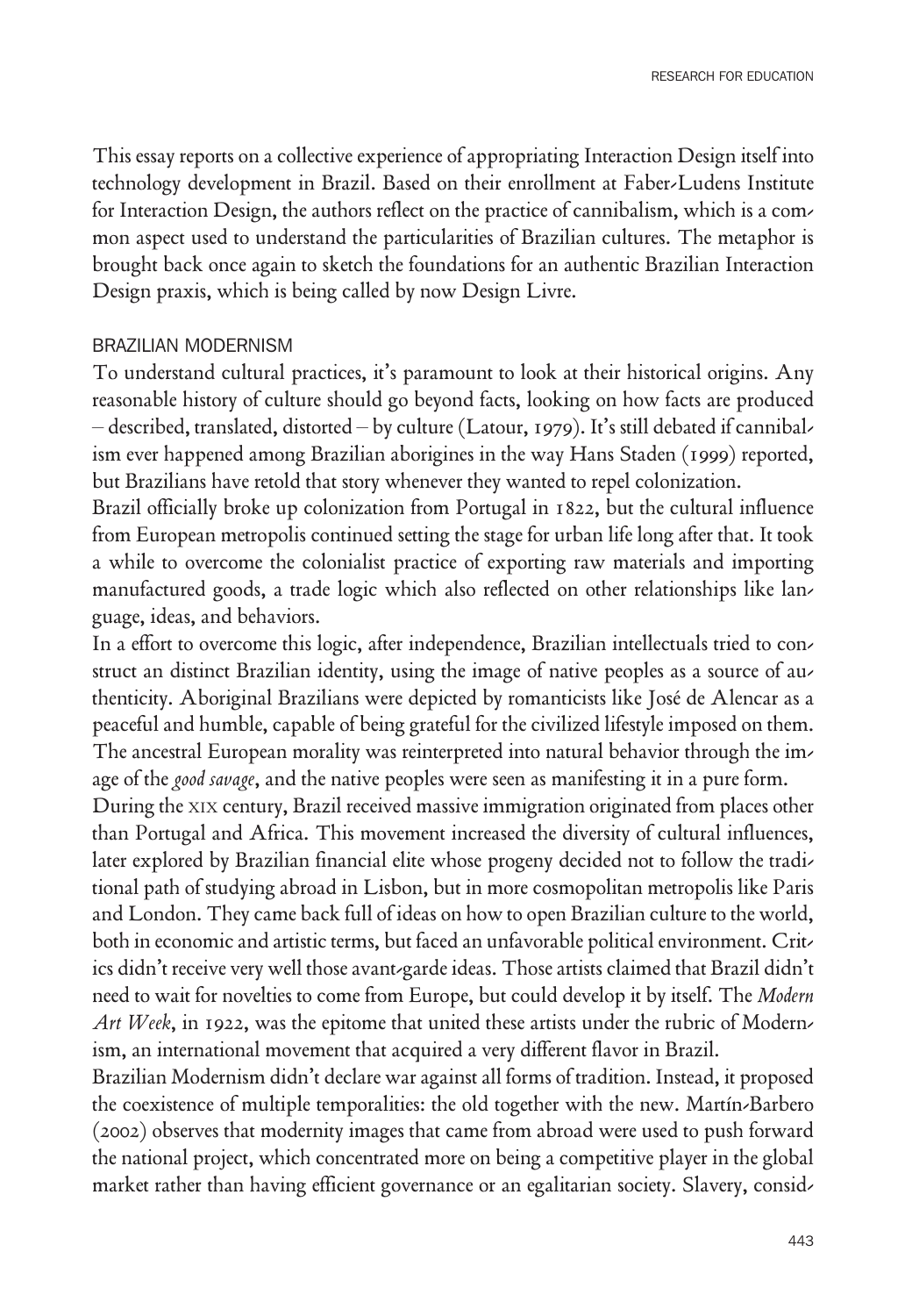ered to be anti-modern practice, was thus converted into low wage employment - a legal, but not practical, freedom. Modernism worked to integrate African-Brazilians, and other ethnic groups, through a multiculturalist discourse, which didn't offer any practical option other than to maintain the current economic structure.



FIG. 1. ABAPORU, tHe "MAn WHO eAts HUMAn FLesH" HAs stROnG ARMs AnD Feet. tARsILA DO AMARAL (1928).

Among modernist artists, one group adopted the metaphor of cannibalism (referred as antropofagia) to explain, exemplify and justify the transformation of old traditions into new ideas and propositions. They relied heavily on the stories about pre-colombian native Brazilian tribes who ate captured enemies in post-war rituals believing they could get their strength into the tribe. The idea was to emphasize a certain manner of facing cultural influence: instead of denying earlier influences, and trying to create a "legitimate Brazilian culture", purified from any kind of external motivation, the modernists proposed to accept whatever influence – European or not, motivated by a very non-European ideal: the cannibal, which became iconic after Tarsila do Amaral painting (Figure 1).

A key text from this group is the Cannibal Manifesto (Manifesto Antropófago), written by Oswald de Andrade in 1928. The manifesto presented a theory of Brazilian culture based on hybridism and proposed a more coherent libertarian morality (Silva, 2007). Although Marinetti Futurism may have initially inspired Andrade, he was not seduced by the promise of an advanced society based on technological development. He knew that any determinism in Brazil would not be possible: "We never admitted the birth of logic among us", says his manifesto.

Interpreting Andrade poetry, Mirian Silva believes that the frequent usage of erotic and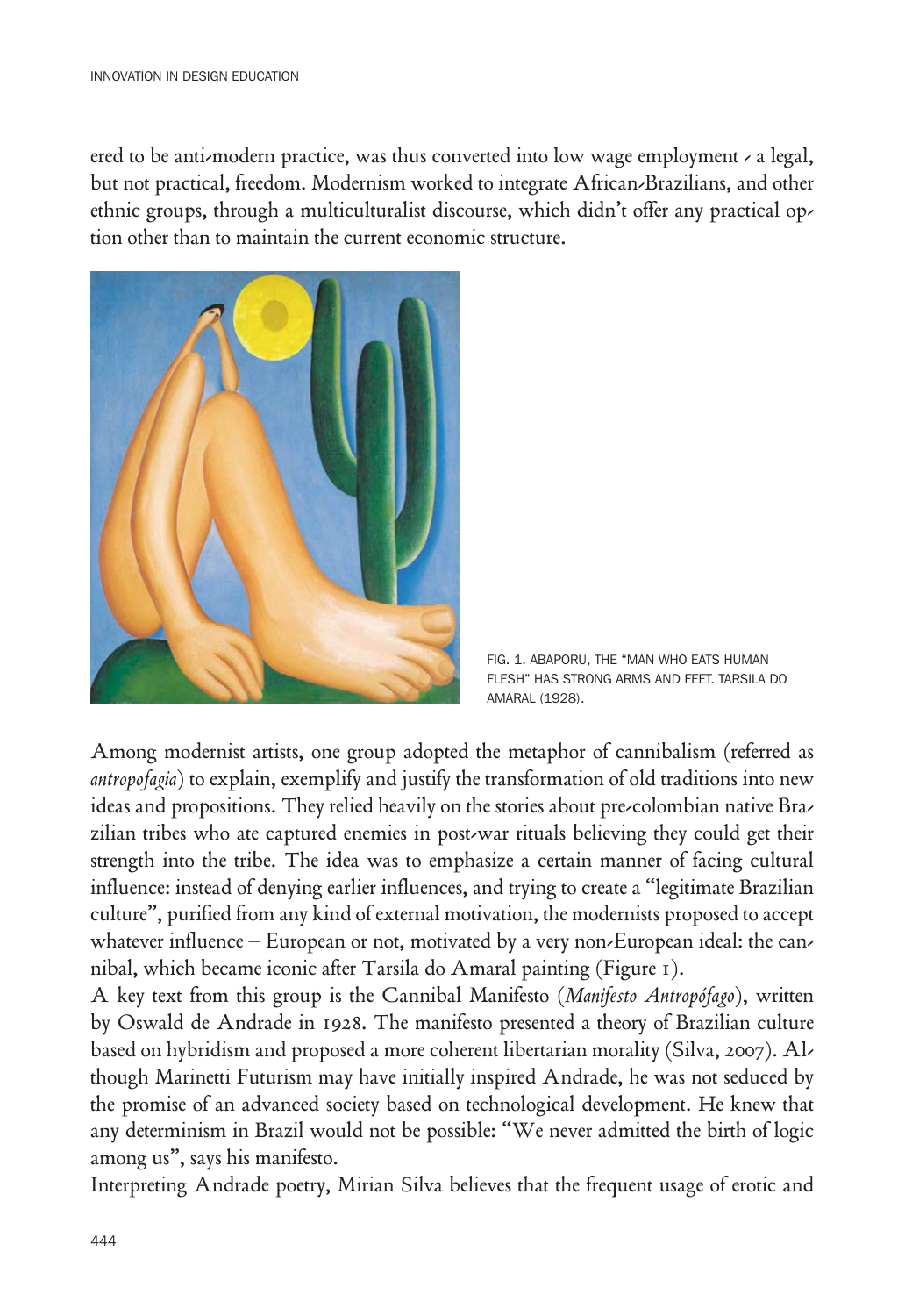radical images in his texts instigates bodily reactions from the reader:

"The oswaldian Utopy establishes a place for the body, not an ideal place, but an open possibility for itinerary, a drifting itinerary, through the strategic appropriation of other bodies, which does not mean negating the other, but appropriating it for transformation, as well as letting others to appropriate of oneself body, the feasting metaphor, cannibalism." (Silva, 2007, p.87)

The Cannibal Manifesto has since been used as a key text to analyze Brazilian culture and understand the characteristic hybridism between multiple sources that constitutes Brazil's ethnic formation - as well as a frame of reference for the continuous effort to create a more indigenous Brazilian culture.

### tROPICÁLIA

Along the xx century, media played a very important role in Brazilian national identity. While modernists were using newspapers to communicate with the few people that could read, populist president Getulio Vargas was using radio to develop an affective relationship with the broad population. After half of the century, television became the most important medium for national integration, the only source of information for the majority of population. The military government that took the lead of the country from 1964 to 1985 used television intensely to advertise a rather different notion of modernity. The country needed to be modernized - not in the pluralistic sense of Modernism, but in a very clear direction: industrialization, transport and energy infrastructure and governance. The government controlled media and censored any attempt to question this political project.





FIG. 2. tHe COVeR OF ReFAZenDA MUsIC ALBUM sHOWs GILBeRtO GIL eAtInG JAPAnese FOOD WItH An eUROPeAn ROBe sURROUnDeD BY A netWORK OF InFLUenCes AnD MeMORIes OF tRAVeLInG (1975).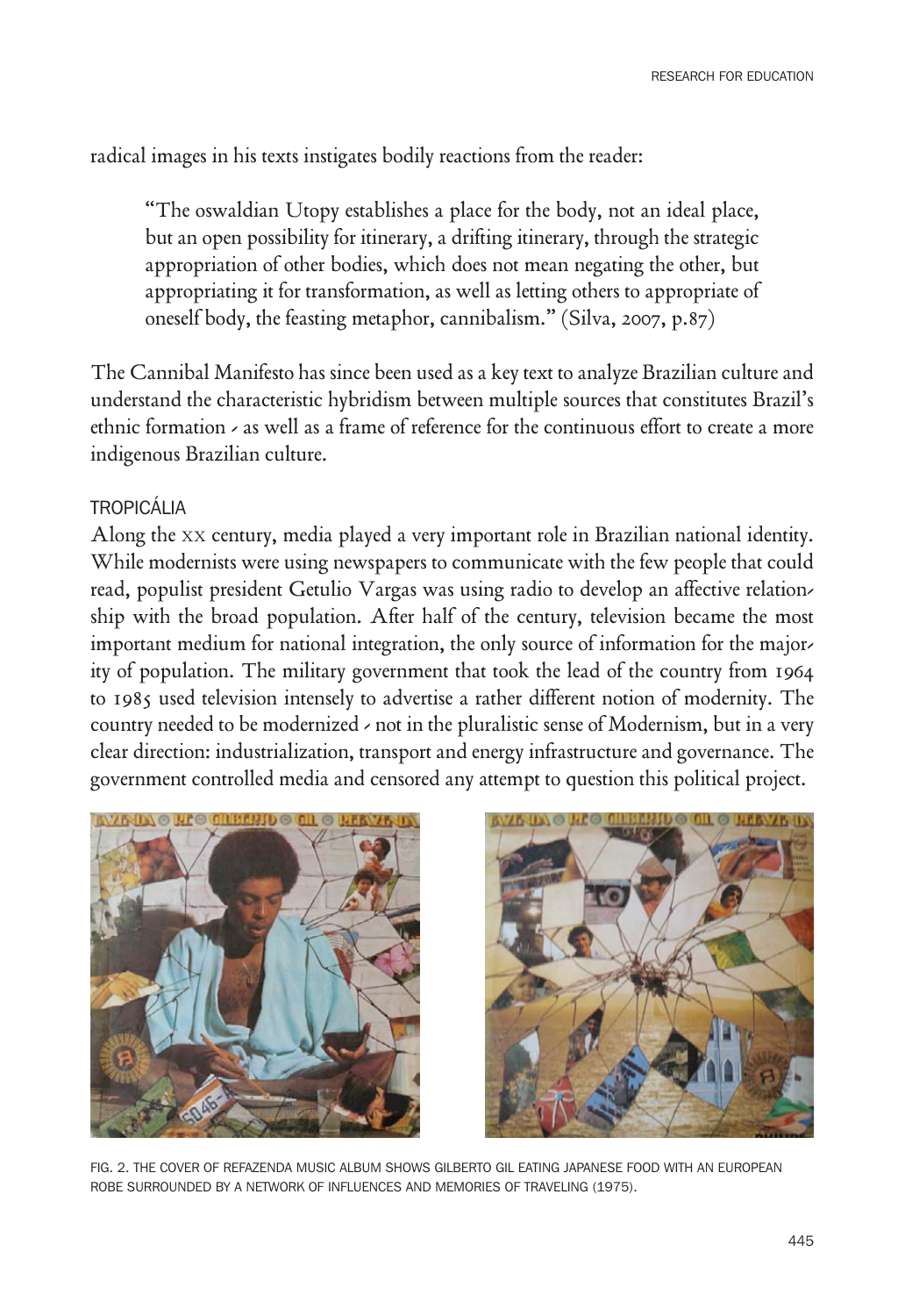It was a hard time for artists who wanted to push culture forward. Those who protested have been persecuted or deported. Nevertheless, one group of artists found on mixing Brazilian popular culture with global pop a mean for indirectly changing the monolithic mindset of that political scene. Tropicália artists experimented combining disparate references in every work, specially those references they met during political exile abroad (Figure 2). They made explicit allusion to the previous cannibalistic movement, but instead of delivering erudite works, they delivered pop works. Being aesthetically appealing and harmless to the dictatorship, Tropicália got a lot of space on media. Together with other countercultural flavors, such as psychedelic, spirituality and funk music, Tropicália had a lasting impact on clothing, customs and music produced in Brazil since the 1970's, opening a space for creative expression that could undergo the repressive political environment.

### DIGITAL CULTURE

The cannibalism metaphor was brought back again to the cultural landscape when Gilberto Gil, a prominent artist from Tropicália movement, was appointed Brazilian's Minister of Culture in 2003. The National Culture Plan elaborated by his team mention it explicitly:

"To live with such diversity is part of our history. Not coincidentally, the concept of cannibalism, originated from Brazilian Modernism, points to a peculiar ability to re-elaborate cultural symbols and codes from several contexts. Differently than other people of the world, we have a remarkable ability for hosting and transforming what is initially unknown." (Ministério da Cultura, 2008, p.10)

The plan highlights networked computers as a mean for including more people on cultural production. By lowering the costs of production and distribution, computers were seen as an alternative media for representing the diversity of Brazilian subcultures. The plan itself was debated online through an official website, where any citizen could give his opinion, an action with no precedents in Brazilian government.

By the time the plan started to be discussed, less than 13% of Brazilian homes had Internet access (CGI.br, 2005). Internet was used at work or at school, when available. It was not until the rise of social networks that Internet was considered a major entertainment media. The most successful social network in Brasil, Google's Orkut, motivated many people that never touched a computer before to go to lan-houses or even purchase their own computer and pay for Internet access. Orkut offered a personal profile, where any other user could leave a message. Because they were all public, users kept coming back to clean the profile from undesired messages and to update friends about changes in their lives. Orkut had also user created communities, a shared spaces where any topic could be discussed.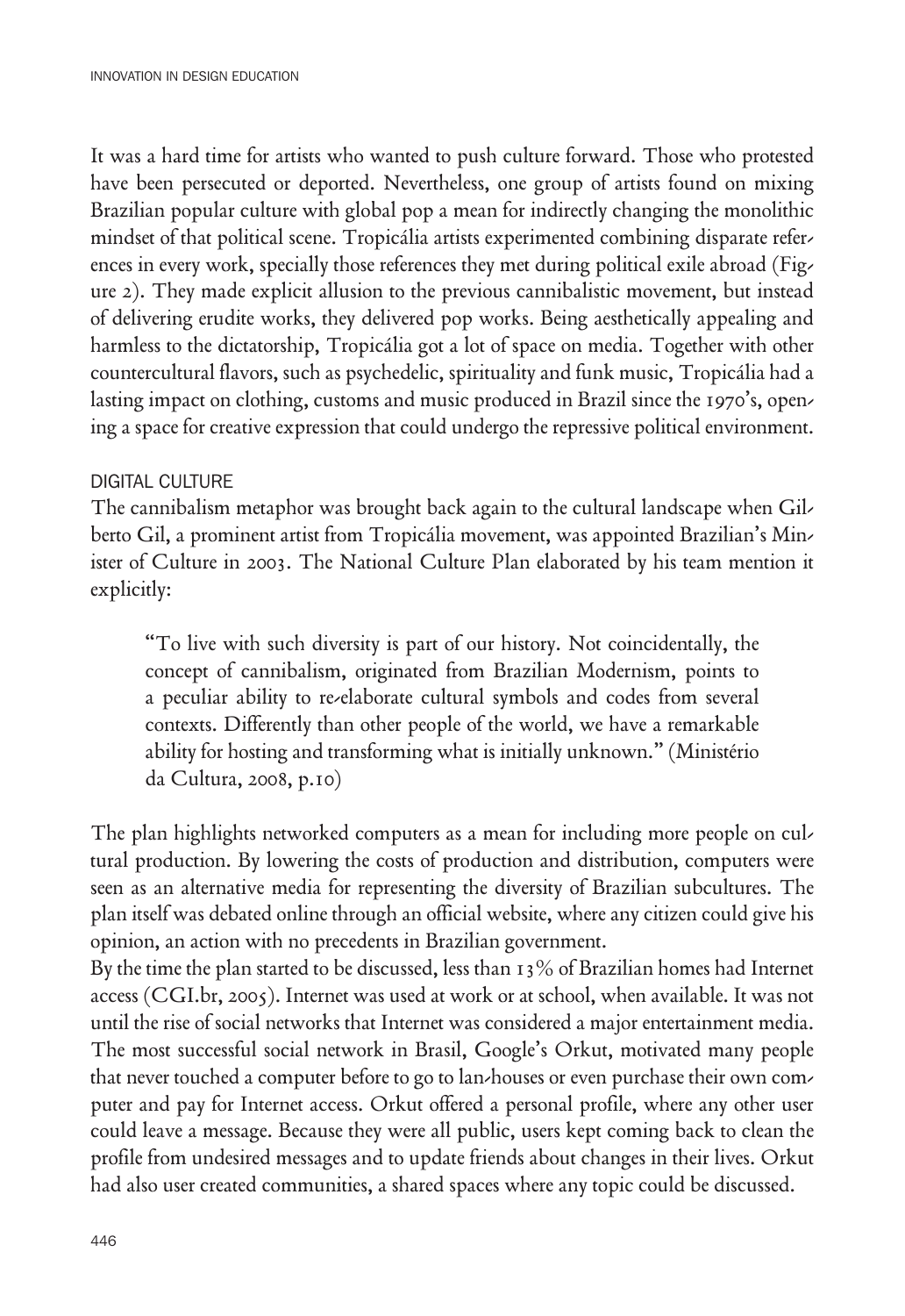Being originally targeted at the United States market, Orkut was the scenario of a symbolic war between Brazilians and Americans. Every week, Orkut published a ranking of country usage. When Brazil begun to rise up on the list, Brazilians started campaigns to invite new members to the network. They expected that if they had a big amount of users, the system could be translated into Portuguese. In protest with the long wait, some users entered English-speaking communities and posted spoof messages in Portuguese. There was a roar among Brazilians that if they changed profile nationality to United States they would not endure system instability, which was frequent at that time. At the end, Americans gave up using this social network and Google transferred its development to their Brazilian office. Nafus et al (2007) provides a more in-depth account on how Brazilians think they have "conquered" Orkut.

After this episode, the popular invasion in social networks is called "orkutization" in Brazil. Those who migrated to newer social networks like Facebook or Twitter are afraid that these networks will become filled by irrelevant content and impolite behavior in the same way. The "orkutization" meme still has some reminiscences of a cultural elitism that negates popular manifestation as part of the culture.

Gilberto Gil, as the Minister of Culture, took a pioneer approach when, still in 2003, recognized digital technology as a crucial concern for culture development. Gil celebrated the encounter and hybridism of multiple cultures in his earlier song Through the Internet (1997). Instead of reproducing the Internet surfing hype that came from abroad, the song expressed a desire to make a raft, in order to navigate together and promote an intercultural debates. He was pretty much worried on enabling making things together. One of the first actions as a Minister was to establish a partnership with Creative Commons, a United States non-profit organization that elaborates licenses for cultural production. Soon after that, he published his own music album with that license, stimulating anyone to use samples from his music tracks. He saw the emerging Digital Culture as:

"The polarity between a conceptual, philosophical, political, and cultural discussion by one side, and how Brazilians peripheries - how young people reacted to the Internet in this cultural dimension by the other side." (In: Savazoni and Cohn,p.308)

But Gil was not alone. At the same time, the National Information Technology Institute (ITI), lead by the sociologist Sérgio Amadeu, was fighting hard to substitute proprietary software for Free Software equivalents at governmental institutions. They partnered together to create a multimedia authoring kit based on Free Software to be distributed – and mandatory – at Culture Points, a network of independent cultural producers created by the Ministry of Culture. The network also articulated non-official networks like des).(centro, Metareciclagem, and Estúdio Livre who pretty much endorsed cannibalism in Digital Culture.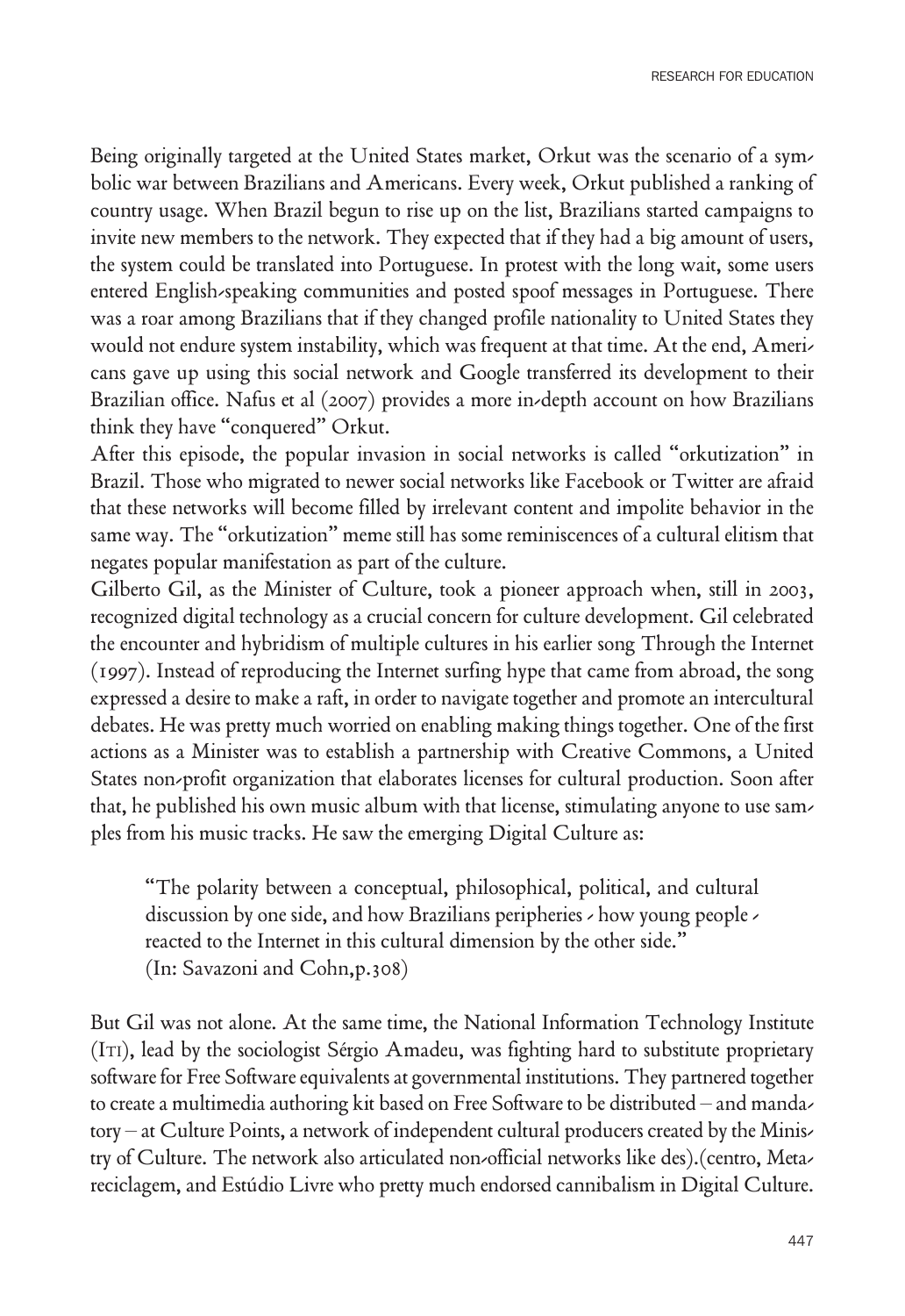

FIG. 3. GAMBIOCICLO, A PORtABLe DIGItAL GRAFIttI PROJeCtOR BY GAMBIOLOGIA GROUP, One OF tHe ARtIsts OF tHe GAMBIóLOGOs eXHIBItIOn (2010).

Free Software, Creative Commons and Collaborative Media became widespread in Brazil. The popular practice of gambiarra (kludging) and jeitinho brasileiro (how brazilians call their loose way of solving problems) were resignified in face of hackerism and collaboration from the pervading global digital culture (Boufleur, 2006). In spite of not having an overall theoretical background, gambiarra and jeitinho can be seen as profoundly apt counterparts to certain treats of hacker culture, specially the hands on approach. In 2010, the exhibition Gambiólogos attracted a lot of international attention to Brazilian artists working with gambiarra tactics (Figure 3). Gilberto Gil believes that Brazilians have discovered a way to live with contradictions that is terribly suited for current global economic instability:

"Today we can see a brasilification of the world, the way of being tragic like Brazil, being happy and sad at the same time. Sad tropics of carnival happiness. This capability of living the tragic contemporary post-modern was possibly anticipated here in Brazil (...) This was mocked by early advocates of modernity for Brazil, a definitive configuration as a modern country, with a very defined national identity. Today it's not possible to negate that Brazil has born to be a universality, not a nationality." (In: Savazoni and Cohn,p.308)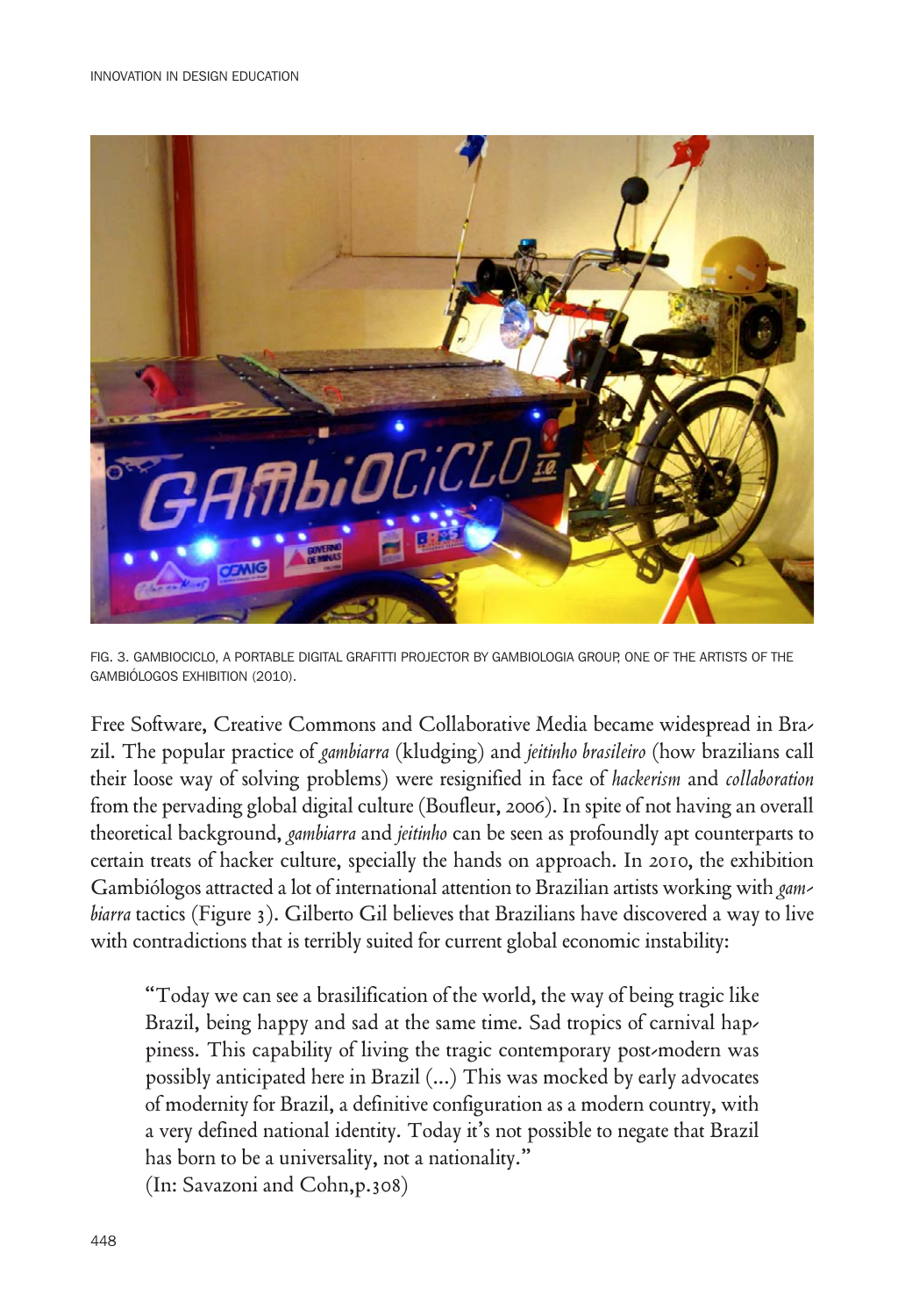### CANNIBALISTIC INTERACTION DESIGN

Despite of being open for that, the Digital Culture movement in Brazil lacked enduring discussions and explorations on the design of the acclaimed digital media. Unfortunately, Design schools were not engaged with the movement. Although there are strong Industrial Design schools in Brazil, most of them followed the modern agenda of Bauhaus and Ülm and would not be prone to endorse the proposals of the Digital Culture movement: amateurism, shared authorship, open licenses, remix, popular culture, kludges, and so on. Inspired by European Design schools that embraced the Digital Culture, like Ivrea Institute and its successor, Copenhagen Institute for Interaction Design (CIID), a multidisciplinary group founded Faber-Ludens Institute for Interaction Design in Curitiba, in 2007. Run without any institutional funding at the first year, activities were primarily held on the Internet, where a website and a discussion list was opened. Members of the discussion list organized themselves to translate basic texts on Interaction design because most Brazilians don't read English. A wiki was born out of that, including later information about methods, tools, books and movies that members wanted to share.

In partnership with a Colombian University, Faculdades San Martín, and a Brazilian University, Universidade do Contestado, Faber-Ludens begun offering a graduate course on Interaction Design. The curriculum was structured to offer a strong social background, emphasizing Interaction Design role in culture production. Each theoretical course was accompanied by an experimental design project. All assignments required students to publish their works on Faber-Ludens website, where non-students community members could comment. The same with teaching materials.

Non-student members reported learning by following published projects. Although projects were published under a Creative Commons License, some ideas were copied without giving any credit. Instead of trying to regulate that cannibal practice, Faber-Ludens stimulated even more its students to publish their projects, document the design process step-by-step, and build on top of ideas from other students. Faber-Ludens had the hard task of pioneering Interaction Design in Brazil, so its founders believed that spreading the practice was more important than being credited.

Since the beginning, Free Software communities inspired Faber-Ludens founders, but they lacked an integrated vision and theoretical systematization, which was later found on the work of Vassão (2008).

### THE METADESIGN CHALLENGE

During his doctoral work, the architect Caio Vassão (now part of Faber-Ludens hall of teachers and researchers) developed a concise and precise theory to Open Innovation, which he called Arquitetura Livre. It's loosely based on Free Software Movement's approach, explaining and expanding them through post-structuralist philosophy. It deconstructed Metadesign, an abstraction mechanism that is responsible for the formalization of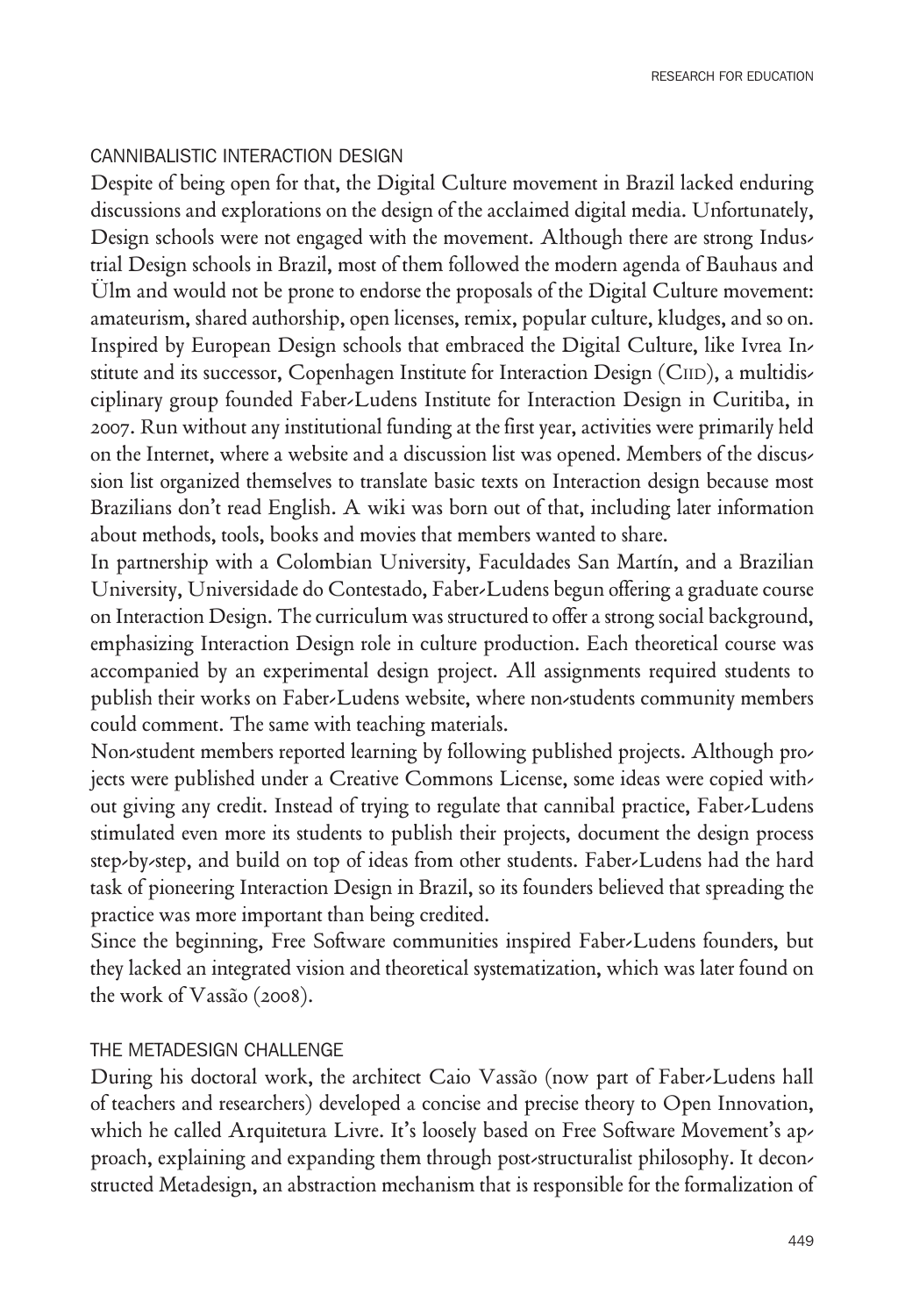many aspects of our urban life (Van Onck, 1963; Virilio, 1996), to reveal that, at a certain level, formalization turn into a banal thing and a new cycle of unpredictable and innovative appropriation follows (Vassão, 2008).

Vassão was worried that Metadesign could turn into a totalitarian approach for behavior control. Arquitetura Livre was meant to provide an ethical background for designers interested in dealing with Metadesign issues. Inspired by Merleau-Ponty's Phenomenology (1996) and Deleuze's and Guattari's Nomadology (1995), Vassão proposed that the body should be considered the fulcrum in which every creative considerations should hinge upon. Given that knowledge is precarious and faulty, our most profound frame of reference is the direct, first-hand, bodily experience. In other words, a hands-on approach is the most powerful and legitimate form of design (Vassão, 2007, 2006, 2009).

From this embodied perspective, cannibalism is not anymore a metaphor, but a real possibility of extending design skills. Lynn Margulis' works on the evolution of primitive lifeforms suggests that one possibility for early life to become more complex is through "eating without digesting": a simple being would try to eat another being, and, in some cases, it would not digest its prey - they would became symbiotically intertwined (IUpUI, 2002). In the same way, people can use technology as an instrument to control the environment, and be subject of alientation, as Frankfurt School denounced, or they can embody themselves into technology, becoming one with their tools, effectively creating a new more complex body (Vassão, 2008, 2010). The creation of new bodies, thus, can only be understood from a poetic perspective.

Vassão proposed such perspective to Interaction Design in order to legitimate the artistic experimentation of new ideas, products and services. It contrasts the rational design and evaluate program of Human Computer Interaction (HCI), which is still influential in Interaction Design. hcI developed a body of knowledge on the relationship between users and computers, but it says little on how to make technology appealing enough that people would want to make part of their own bodies. Despite of its shortcomings, HCI has been largely appropriated by Interaction Design, and vice-e-versa - often without acknowledging each other, a classical case of cannibalism between disciplines.

An example of this cannibalism is the birth of the Graphic User Interface (GUI). The GUI has been developed during the 1970's at PARC, a laboratory that applied HCI theory to develop new products for Xerox company. The company didn't perceived the value of the gUI technology, so it allowed Apple Computers to visit parc and see what was going on there. Steve Jobs, CEO of Apple at that time, saw a great opportunity on using GUI to enable the appropriation of computer power by ordinary people and, after visiting PARC, started a project of a personal computer based on a GUI called Liza. Due to internal political changes at Apple, Steve Jobs lost his position as a CEO of Apple and also control over the Liza project, which he thought it was going in a wrong direction. In a radical attitude, he started another personal computer project at Apple, which was later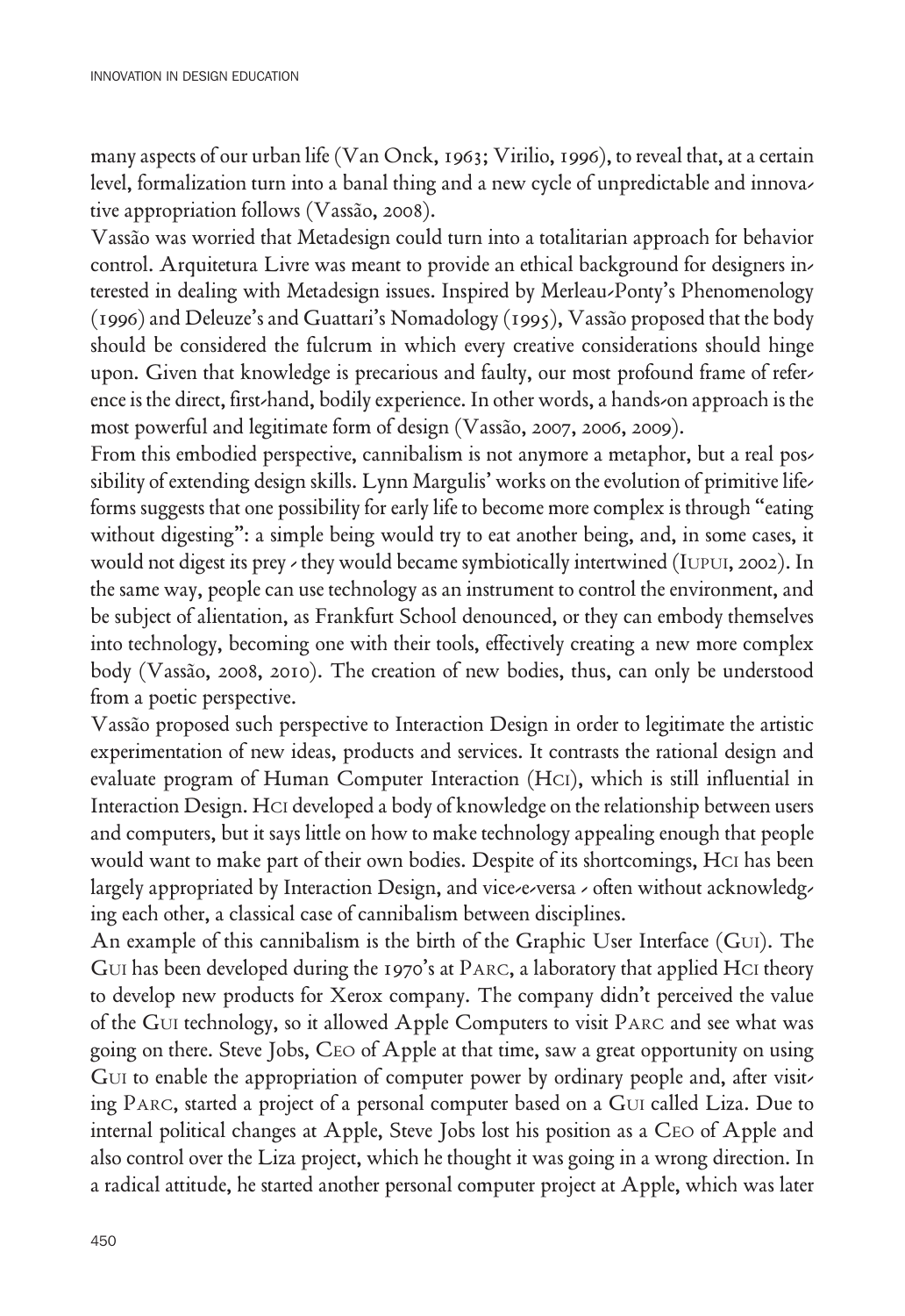known as Macintosh. The Macintosh team digested ideas both from parc and Liza and ended up delivering a better product than their predecessors. The Macintosh was based on voracious cannibalistic practices, which continued after the product's launch with all the new appropriations that personal computers were subject to in their users hands. Until today, Apple consumers expect very anxious for new products to amplify their bodies.

#### DesIGn LIVRe

Despite of offering easy to use interfaces, Apple products don't offer too much customization possibilities for their users. Both hardware and software are locked in for incisive appropriations. Advancements are all developed under secrecy and patented as soon as possible. At the other hand, Apple opened their application distribution system to basically anyone who wants to distribute a piece of software, sharing the profit in a very transparent way. Also, Apple effectively develops more than 200 Open Source projects with its developer community. Many commentators have described Apple as an ecosystem of multiple smoothly interconnected developers, consumers, applications and data. In fact, it has grown enormously by choosing wisely where to open and where to close for interferences from the environment.

Although Apple sell products to the whole world, it's firmly rooted on the Silicon Valley, with has a culture of it's own, even in the United States. All of its admired products have only been possible because this company articulated so well in that culture. Any attempt of reproducing this model in a different culture would risk failing terribly. Irrespective of being constantly used as an example of good Interaction Design by interaction designers, the Apple model could only be useful to Brazilians after a good digestion.

Design Livre is Faber-Ludens attempt to rethink Interaction Design from a Brazilian culture perspective. It's not a theory, nor a practice. It's praxis: a set of attitudes that are consistently taken by people in their activities. The Design Livre book (2012), written by Faber-Ludens community, identified some patterns in reference projects in Brazil an abroad: Do-It-Yourself, mass customization, user participation, local production, sharing sourcecodes, gambiarra, self-maintenance, accessible documentation and conscious consumption. These patterns are not a set of requirements for Design Livre to happen, but a snapshot of current related trends. Amstel (2012) summarizes it in a set of three attitudes: being critical about the status quo, developing autonomy, and dreaming with a better world.

The name is kept in Portuguese for historical reasons. "Livre" could be translated into English as "free", but this word has double meaning: the quality of freedom and no cost. If we called it Free Design, we would risk having the same problem that Free Software had before: being understood as cheap. If we adopted one of the Open Design definitions (Abel et al, 2011), we would end up leaving out the ethical debate that the Open Source term skipped (Stallman, 2009), and hide up the cultural context where it emerged. It's important to mention that the "design" word has been first translated as "desenho" by Bra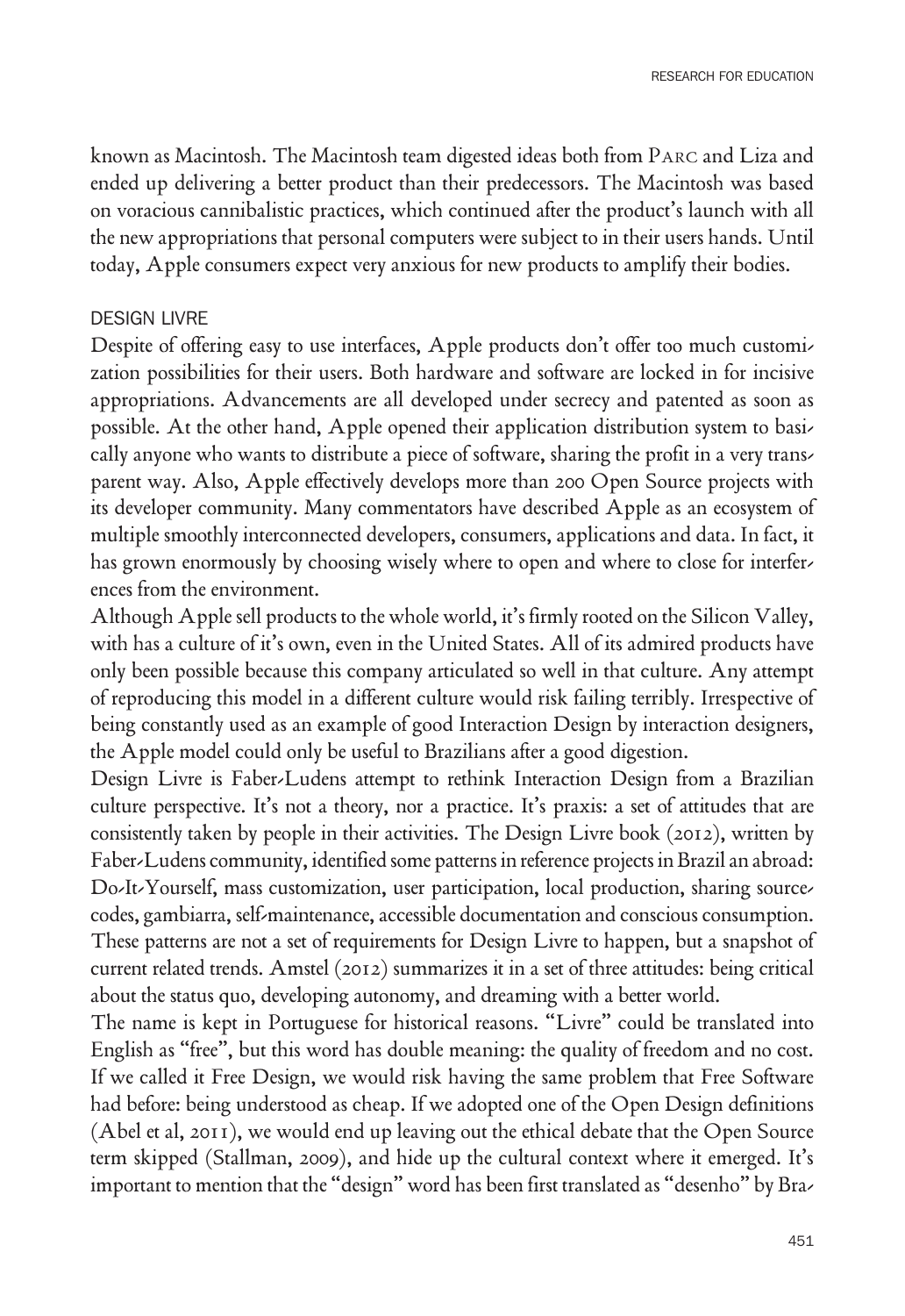zilian Industrial Design Schools, in consonance with the modernization of the national identity during the 1960's and 1970's. Because the first mean of "desenho" in the popular vocabulary is the same as "drawing" - and professional designers wanted to emphasize that they do more than drawing, the word "design" became gradually more used, to the point of being officially adopted by the professional regulation of 2012. Design Livre, thus, is a hybrid that brings back the digested "design" word from Brazil.

Aiming to support Design Livre projects in other organizations, Faber-Ludens Institute created Corais Platform<sup>1</sup>, a web application based on Free Software that offers free infrastructure for anyone that wants to conduct a public collaborative project. When Corais was launched in 2011, there were already good web applications for collaborative work, like Google Docs and Basecamp, but they kept important design knowledge closed inside login routines. They weren't adequate when the project expected collaboration of unexpected voluntaries, like in GitHub, a programming code repository. Instead of sharing programming code, the proposal of Corais was to share the design code. This simple shift lead to a not yet finished debate: what is the code of design? If design is not the drawing itself, it shouldn't be the Photoshop file either. The Open Design proposal of sharing 3D files wouldn't be enough, although that was an important part of it. Without knowing the rationale for the designed result, it would be hard to continue the design process. That is also an issue for Free Software, as many projects lack proper documentation, but is even harder for Design Livre because there are no standards for documenting design code.

Instead of defining such standards and imposing them on projects - something that would be hardly effective, Corais captures the design rationale during communication between participants, an idea that has been used extensively in design research to analyze how designers think (Schön 1987, for instance) and to help groups deal with wicked problems (Rittel, 2010). When participants discuss a product's storyboard (Figure 4), they share comments and images, which are recorded in a chronological history of the project. Everything that is generated through this collaborative process is accessible not only by project participants, but by any website visitor. An user of a product designed in Corais could come there and learn about it enough to transform it in another thing.

In the long run, researchers could study the sum of captured design rationale like linguists work with language corpora and contribute to understanding the nature of design codes. Corais already has a space where this knowledge can be shared: a wiki with general descriptions of design knowledge. Currently there are five categories: Design Documentation, Design Tools, Design Games, Design Methods, Design Techniques. This wiki can be connected to the project environment when a participant mentions explicitly a  $=$ described knowledge in the discussion. The participant can go to the general description,

<sup>1</sup> "Corais" stands for "coral reefs" in Portuguese. is based on the distribution Open Atrium of the Drupal Content Management System. Accessible at http://www.corais.org.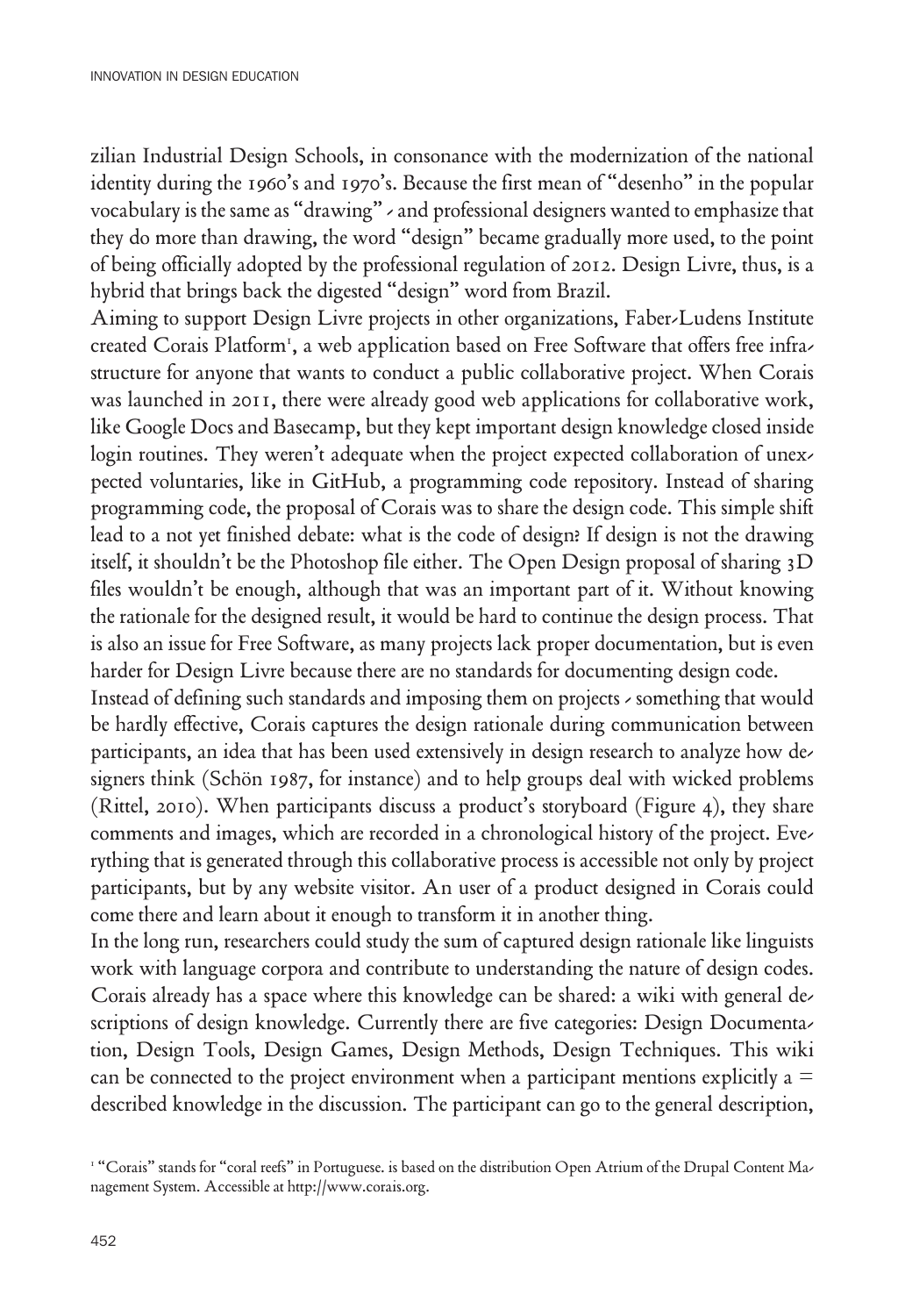learn something new, come back to the project, and apply it immediately. Another possibility is to start from the general description and see all the linked projects, giving a rich set of examples of the knowledge in action. Currently, there are dozens of wiki pages on methods for including users that would not be interested or knowledgeable enough to partecipate in Corais by themselves, like Focus Groups, Usability Testing, Future Workshops, and Ethnographic Study.



FIG. 4. DISCUSSING THE EXPERIENCE OF A CARD GAME THROUGH COMIC STYLE STORYBOARD IN CORAIS PLATFORM (2011).

Corais is developed with the intention of facilitating learning design while doing. Participants have the opportunity to design their own design process by combining the design knowledge shared by other projects with the collaborative tools available. Members learn not only how to design, but, most important, how to design a design process, the Metadesign studied by Vassão (2008). When a project stops by any reason, it still contributes to future projects by leaving the traces under the specific design structure created for that project. Because all the content is licensed by Creative Commons, cannibalizing structures is not prohibited. Like in real coral reefs, the structure is alive, changing all the time, but when it dies, its skeleton is used as a base for new beings. A structure that serves many entities becomes stronger and stronger. Corais can be conceived as an ecosystem that adopts an evolutionary development process, where collaboration  $\lambda$  and not competition  $\lambda$  selects the best structure available.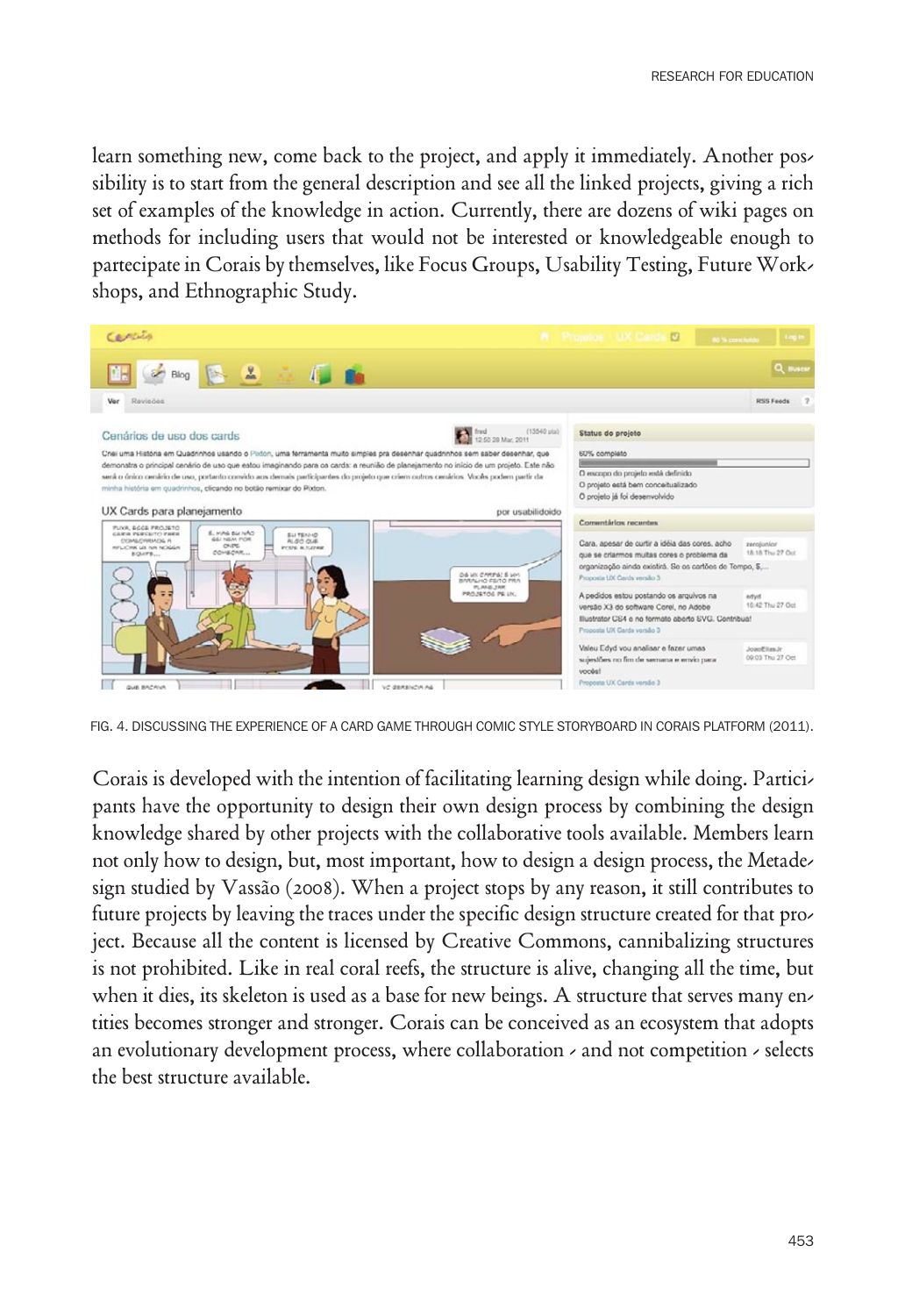## **CONCLUSION**

The cannibalism metaphor has been used to interpret Brazilian cultures in important historical moments, proving to be a fruitful concept to understand and produce cultural hybridism. If ideas and technologies can be considered parts of the human body - as cyborg experiments suggests, then cannibalism is not any longer a metaphor, but a real phenomena. When ideas and technologies are part of human bodies, they become alive and develop further. If they are not used, they die.

Design Livre proposes that cannibalism should be encouraged - instead of prohibited - in design practice and education, in an attempt to give an after-life for projects. When practiced with the same honor that Brazilian aboriginal dedicated to their eaten enemies, cannibalism can foster collaborative environments, where everyone profits from working together. It legitimates copy and plagiarism, which were so important for recent innovations in arts and technology development (Critical Art Essemble, 1994).

As we create this post-humanist reality, we should keep in mind that "we stand in the shoulder of giants", as Linus Torvalds once explained the success of the Linux Free Software Operating System, a phrase repeated by many other important figures across the last millennium, each in a different cultural situations, each with a different meaning, but all of them with the same appreciation for the Other.

# **REFERENCES**

Andrade, O. (1928). Manifesto Antropofágico. In Revista de Antropofagia, vol. 1, São Paulo.

Abel, B., Evers, L., Klaassen, R. & Troxler, P. (eds.). (2011). Open Design Now: Why Design Cannot Remain Exclusive. Amsterdam: Bis Publishers.

Bateson, G. (2000). Steps to an Ecology of Mind. Chicago: University of Chicago Press.

Boufleur, R. (2006). A questão da gambiarra: formas alternativas de desenvolver artefatos e suas relações com o design de produtos. São Paulo, SP. Master thesis, Universidade de São Paulo.

Berkeley University. Endosymbiosis: Lynn Margulis. 2011. Available in: http://evolution.berkeley.edu/evolibrary/article/history\_24.

CGI.br - Comitê Gestor da Internet no Brasil. 2005. Pesquisa Sobre o Uso da Internet no Brasil 2005. São Paulo. Accessible at http://www.cetic.br/usuarios/tic/2005/index.htm.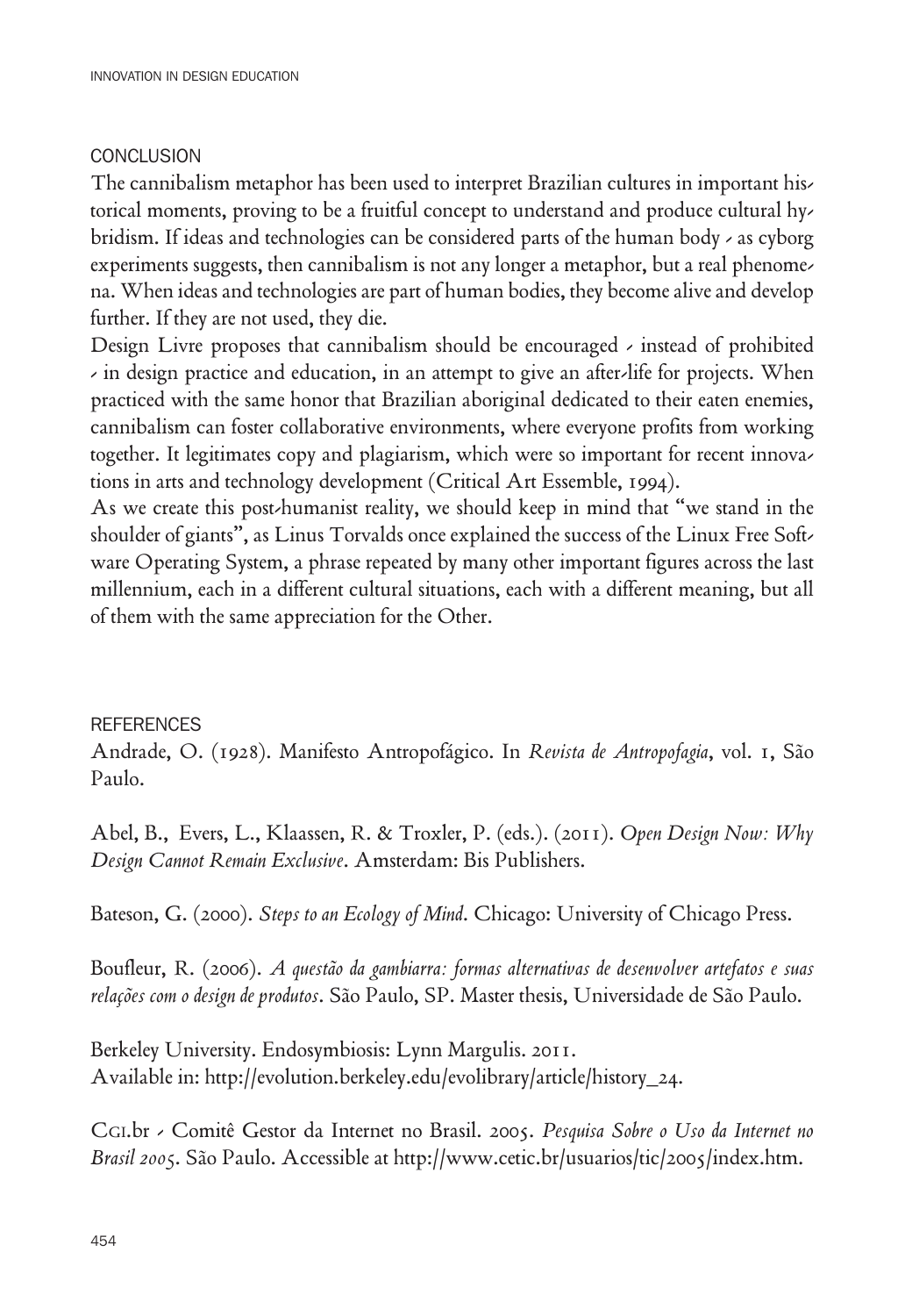Critical Art Essemble. (1994). The electronic disturbance. Autonomedia.

Deleuze, G. & Guattari, F. (1995). Mil platôs: Capitalismo e esquizofrenia. Rio de Janeiro: Editora 34.

Giaccardi, E. (2003). Principles of Metadesign: processes and levels of co-creation in the new design space. Doctoral Dissertation presented on the Plymouth University. Available in: http:// x.i-dat.org/~eg/research/pdf/Giaccardi\_PhD04.pdf.

Guattari, F. (1990) As três ecologias. Campinas: Papirus.

Martín-Barbero, J. (2002). Modernity and Post-modernity in the Periphery. In Volek. Latin America writes back: postmodernity in the periphery (an interdisciplinary perspective). Routledge, 32-39.

IUpUI Department of Biology. (January 14, 2002). The Endosymbiotic Theory. Available in: http://www.biology.iupui.edu/biocourses/N100/2k2endosymb.html.

Latour, B. (1979). Laboratory life: The construction of scientific facts. Princeton University Press.

Merleau-Ponty, M. (1996). Fenomenologia da percepção. São Paulo: Martins Fontes.

Ministéerio da Cultura. (2008). Plano Nacional de Cultura: Diretrizes Gerais, Second Ed. Accessed on 30/03/2012 at http://www.cultura.gov.br/site/wp-content/uploads/2008/10/ pnc\_2\_compacto.pdf.

Nafus, D., Paula, R. & Anderson, K. (2007). Abstract 2.0: If We Are All Shouting, Is There Anyone Left To Listen? In Ethnographic Praxis in Industry Conference Proceedings. Wiley Online Library.

Rittel, H. (2010). Issues as Elements of Information Systems. In Kunz, W. & Ritterl, H. The Universe of Design: Horst Rittel's Theories of Design and Planning. Routledge.

Schön, D. (1987). Educating the reflective practitioner. San Francisco: Jossey-Bass.

Silva, M. C.C. (2007). Comunicação e Cultura Antropogáficas: Mídia, corpo e paisagem na erótico-poética oswaldiana. Eduniso.